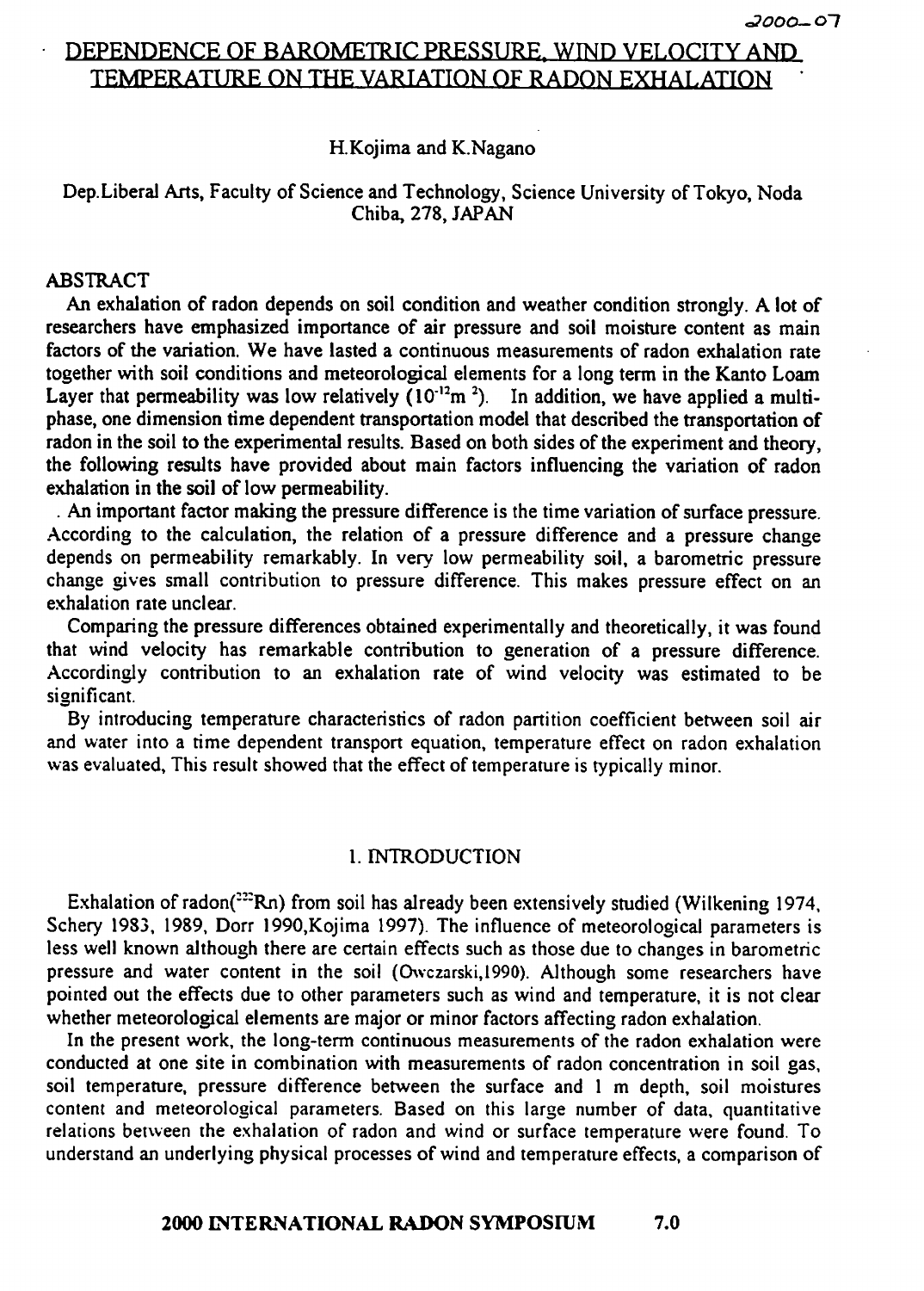measurement **with** a multiphase radon transport model has been attempted.

### 2. **EXPENMENTA** METHOD

The experimental arrangement (Fig.1) for measurement of radon exhalation consists of a closed circuit system with the following components, a) a flow-through accumulator, b) an air pump to circulate the air through the system, c) an ionization chamber of 1.5 1 to measure of radon concentration, d) a membrane filter, which traps radon and thoron daughters and e) thoron decay chamber (Kojima 1997).

The flow-through accumulator is designed unattended repetitive measurements and is made of stainless steel with diameter of 40 cm and height of 29 cm. The opening of bottom 5 cm diameter of the accumulator was buried in the soil. The lid of the accumulator was automatically opened and closed by a controlled air compressor. At first, the lid of the accumulator **was** opened for introducing open air into the chamber and after 1 hour it was closed for accumulating the radon from the ground surface for 3 hours. The radon concentration of the sucked air from the closed accumulator was always monitored by an ionization chamber with counting intervals of 10 minutes. To eliminate the fluctuation of data, **the** averages of 60 readings of ionization current per one datum were adopted for calculation. The radon exhalation rate was determined by the linear increase of the counting rate up to three hours; within the accumulation time, back diffusion did not lead to a deviation from the straight increase of radon concentration. The data from the automated monitor were crosschecked by comparing with grab sampling data.

Soil temperatures at 50,100,150 cm depth and soil moisture contents (water fraction by volume) at 0.2 m and 0.5 m depth were measured with platinum sounding probes and soil moisture probes respectively. The moisture probes measure the total volume ratio of water in the soil by measuring the effective capacitance of the surrounding soil. Also, the pressure difference between the surface and **1** m depth was monitored with an accurate pressure gauge. .At the surface, the meteorological data (wind direction, velocity, temperature, relative humidity, rain) were always monitored.

Measurements were carried out at a campus of the Science University of Tokyo, located in the suburbs of Tokyo. The soil is Kanto Loam Layer consisting of a fine loam. The soil air permeability was of the order of 10<sup>-12</sup> m<sup>2</sup> under the ordinary water content that is more than 0.35 in volume fraction. The climate has a rainy season during June to July, a humid and hot summer monsoon during July to September and a cold and windy winter monsoon during December to February. To eliminate the influence of soil disturbance by the installation of the equipment, data for 6 months after the landfill were not used.

#### **3. RADON TRANSPORT EQUATIONS**

Radon is emanated from solid gains and the emanated radon further is distributed between the water and gas phases in the soil pores. Also, the radon transports primarily by diffision and advection mechanisms in soil pores. So, multiphase radon generation and transport model is required to simulate radon transport under realistic conditions (Rogers 1991a).

The radon  $(C_2)$  balance equation for the pore air is given by: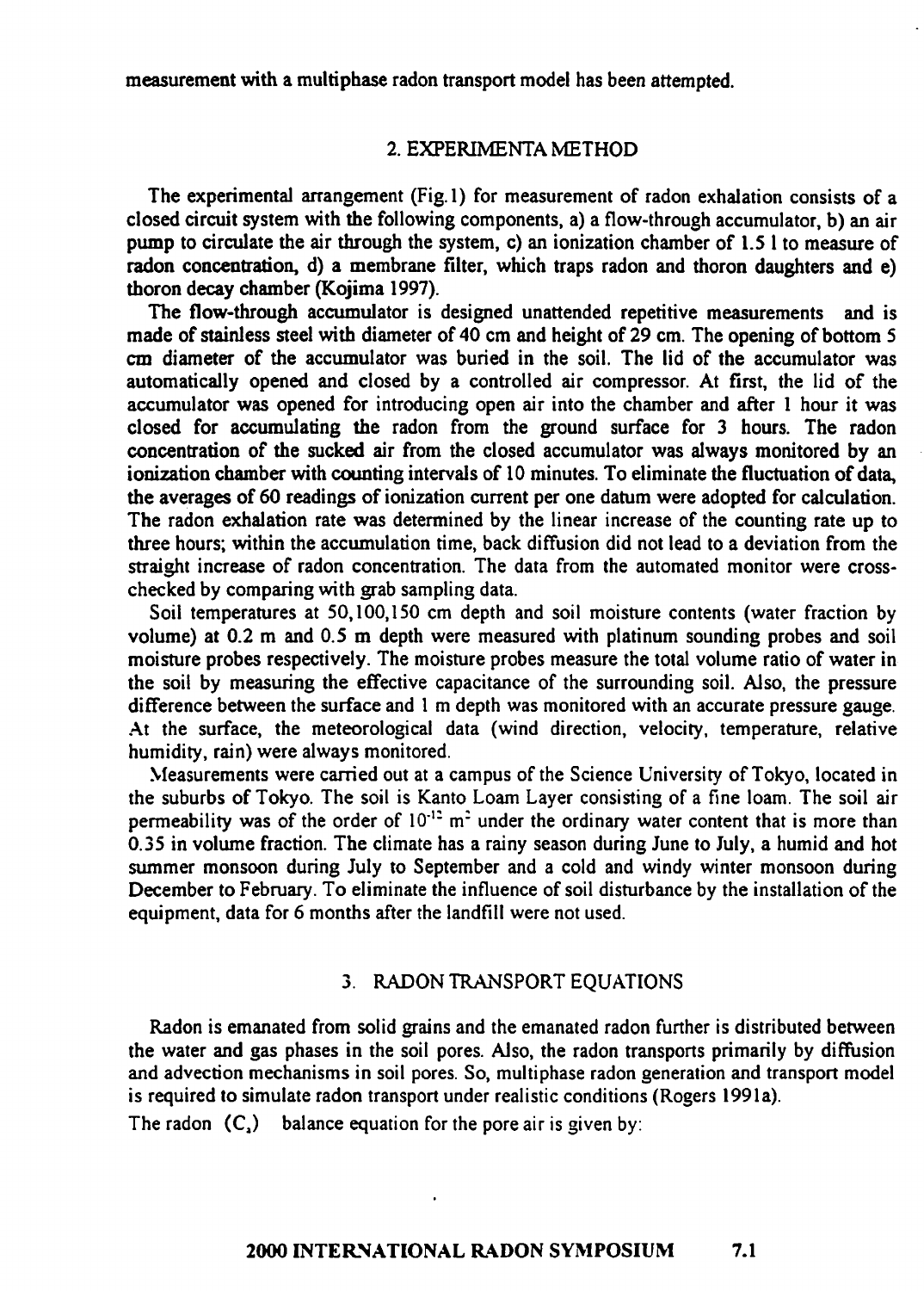$$
\frac{\partial \varepsilon_a C_a}{\partial t} = \frac{\partial}{\partial z} \left( D_a \frac{\partial C_a}{\partial z} \right) + \frac{\partial}{\partial z} \left( \frac{\kappa}{\mu} \frac{\partial P}{\partial z} C_a \right) - \lambda \varepsilon_a C_a + \lambda R \varepsilon_s \rho_s E_a + T_{wa} - T_{as} \tag{1}
$$

where  $\varepsilon_a, \varepsilon_w, \varepsilon_s$  = Volume ratios of pore air, water and solid respectively.  $D<sub>a</sub>$  = Radon bulk diffusion coefficient (m<sup>2</sup>s<sup>-1</sup>)  $\kappa =$  Air permeability (m<sup>2</sup>)  $\mu$  =Dynamic viscosity (Pa s) *dP*   $\kappa =$  Air permeability (m<sup>2</sup>)<br>  $\mu =$ Dynamic viscosity (Pa s)<br>  $\frac{\partial P}{\partial z}$  = Pressure difference between surface and depth z  $\lambda$  = Decay constant (s<sup>-1</sup>)  $R=$  radium concentration in soil material  $(Bqkg^{-1})$ )  $\rho_s$  = Bulk dry density (kgm<sup>-3</sup>)  $E_a$  and  $E_w$  = Coefficients of radon emanation into the pore air and water  $T_{as}$  = Transfer factor of radon from pore air to solid surface (Bqm<sup>-3</sup>s<sup>-1</sup>)  $T_{wa}$  = Transfer factor of radon from pore water to pore air (Bqm<sup>-3</sup>s<sup>-1</sup>)

The first term on the right side represents diffusion in the pore air, the second term, advection, the third term, radioactive decay and the fourth, the radon source. The five and six terms represent transfer factors of radon from water to pore-air and from pore air to solid surface.

In similar manner, the equations for radon in the soil water and for the radon adsorbed on the soil surface. The three equations can be transformed an equivalent equation in singlephase (Rogers **199** 1).

$$
\frac{\partial f_s C_a}{\partial t} = \frac{\partial}{\partial z} \left( D \varepsilon_p \frac{\partial C_a}{\partial z} \right) + \frac{\partial}{\partial z} \left( \frac{\kappa}{\mu} \frac{\partial P}{\partial z} C_a \right) - \lambda f_s C_a + \lambda R \varepsilon_s \rho_s E \quad (2)
$$

where

$$
f_s = \varepsilon_a + \varepsilon_w k + \varepsilon_s \rho_s k_a
$$
  

$$
E = E_a + E_w
$$

The boundary and initial conditions are

 $C(z=0,t)=0, C(z=\infty,t)=\phi/\lambda$ ,  $C(z,t=0)=f(x)$ ,

where we use a solution in steady state as  $f(x)$ .

The above equations can not easily be solved analytically even in case of simplified problems. Therefore, numerical solutions for these equations are obtained by mean of the finite difference method and the Crank-Nicholson technique.

The radon exhalation (F) can be obtained from the following equation.

$$
F = -(D_a + D_w \kappa) \frac{\partial C_a}{\partial z} - \frac{\kappa}{\mu} \frac{\partial P}{\partial z} C_a \tag{3}
$$

Since the exhalation rate is the total radon **flux** at the surface **(z=O),** the second term on the right side vanishes due to the boundary condition.

#### 4. **ESULTS**

4.1 Barometric pressure and wind effect

# **2000 INTERNATIONAL RADON SYMPOSIUM** 7.2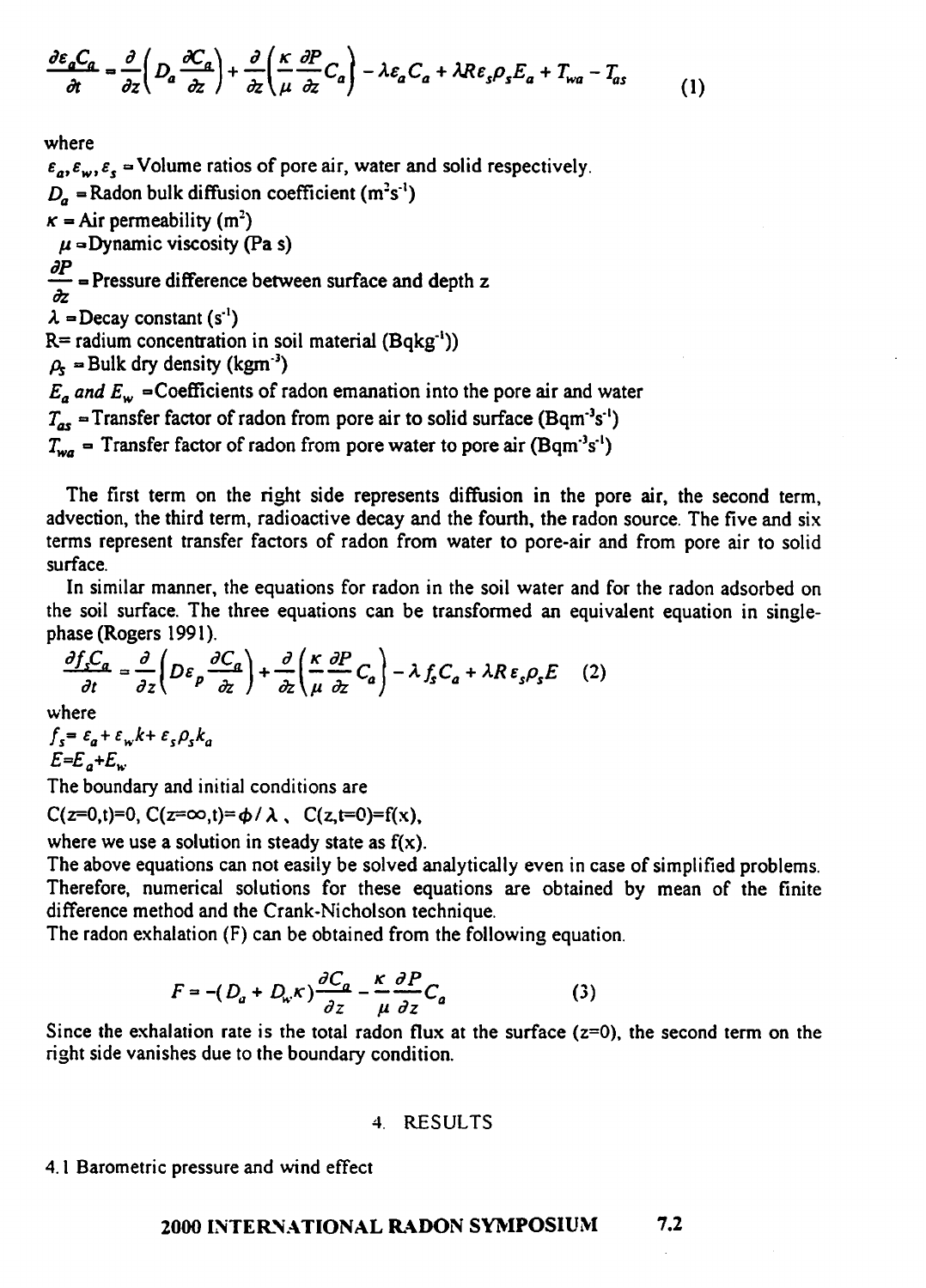Figure 2 shows relation between radon exhalation and barometric pressure (above) and pressure difference (below) between surface and 1 m depth, measured during the Mar. 1998. We can not find a statistically significant correlation between radon exhalation and barometric pressure. Measurements in different months show a similar tendency. Many experiments (Schery 1982,1984, Duence 1987) have shown the existence of a significant pressure effect and mathematical models (Clement 1974, Cripps 1996) have predicted such an effect. A main reason for the apparent no pressure effect in our experiments may be due to very low air permeability of soil at this site. Although a pressure change contributes more or less to exhalation rates, an extent of the effect closely depends on the soil conditions. This fact can easily be shown by a model calculation.

Meanwhile, our experiment shows on the other hand that the pressure difference, induced by a pressure change, is related to exhalation with correlation coeficient of -0.56. **An**  existence of the pressure difference effect is not surprising because the pressure difference between surface and underground has direct effect on a transport of radon in soil air.

Figure 3 shows the statistical aspect of the effect of wind on radon exhalation in February and March 1998. A significant correlation between exhalation and wind velocity is evident. This may suggest that wind velocity is one of contributors to develop the pressure difference together with pressure change. The increase of wind velocity induces negative pressure difference by lowering surface pressure; the effect results in the increasing upward flow of soil air. This is consistent with the results of a positive correlation between radon exhalation rate and wind velocity. However, the data include the other effects produced by parameters such as a barometric pressure change, which is often associated with the wind velocity. Decreasing barometric pressure as passing a cold front usually accompanies a severe wind.

In order to divide the effects of wind and barometric pressure, we calculate the induced pressure field in soil due to the change of surface pressure. The pressure field in the soil can be obtained by solving the following a pressure equation (Clement et al. 1974,Cripps 1996).

$$
\frac{\partial^2 p(z,t)}{\partial z^2} = \frac{\varepsilon \eta}{\kappa(t)P_0} \frac{\partial p(z,t)}{\partial t}
$$
(4)

In the above equation, atmospheric pressure, P is divided into the mean pressure,  $P_0$  and small pressure perturbation, p. The above equation is numerically solved.

Figure 4 shows time dependent measurements for radon exhalation, wind velocity, barometric pressure, and the measured pressure difference between ground surface and 1 m depth, during a period of February 16 to 19, 1998. We easily see, from the above trace in Figure4, that some sharp peaks of radon exhalation just correspond to those of wind velocity. Wind velocity seems a major factor affecting exhalation in view of time series of data. In below trace in Figure 4, the simulated pressure differences calculated by using equation (4) and the measured barometric pressures **are** plotted with measured data. The simulated pressure differences are relative values and are normalized to the levels of experimental pressure differences. Experimental pressure differences can consider to be induced by pressure difference, wind velocity and other factors. On the other hand, simulated pressure differences, of course, depend on only pressure difference. It is therefore considered that discrepancy between both pressure differences is mainly due to wind velocity. From comparison of experimental pressure differences and theoretical values, it is found that a larse discrepancy between both values appears when increasing wind velocity like those at noon on Feb. 17 and 18. The remarkable discrepancy (1~2Pa/m in the range of wind velocity to 6  $m/sec$ ) is comparable with the variation range (about  $2Pa/m$ ) generated by pressure change

# **2000 INTERNATIONAL RADON SYMPOSIUM 7.3**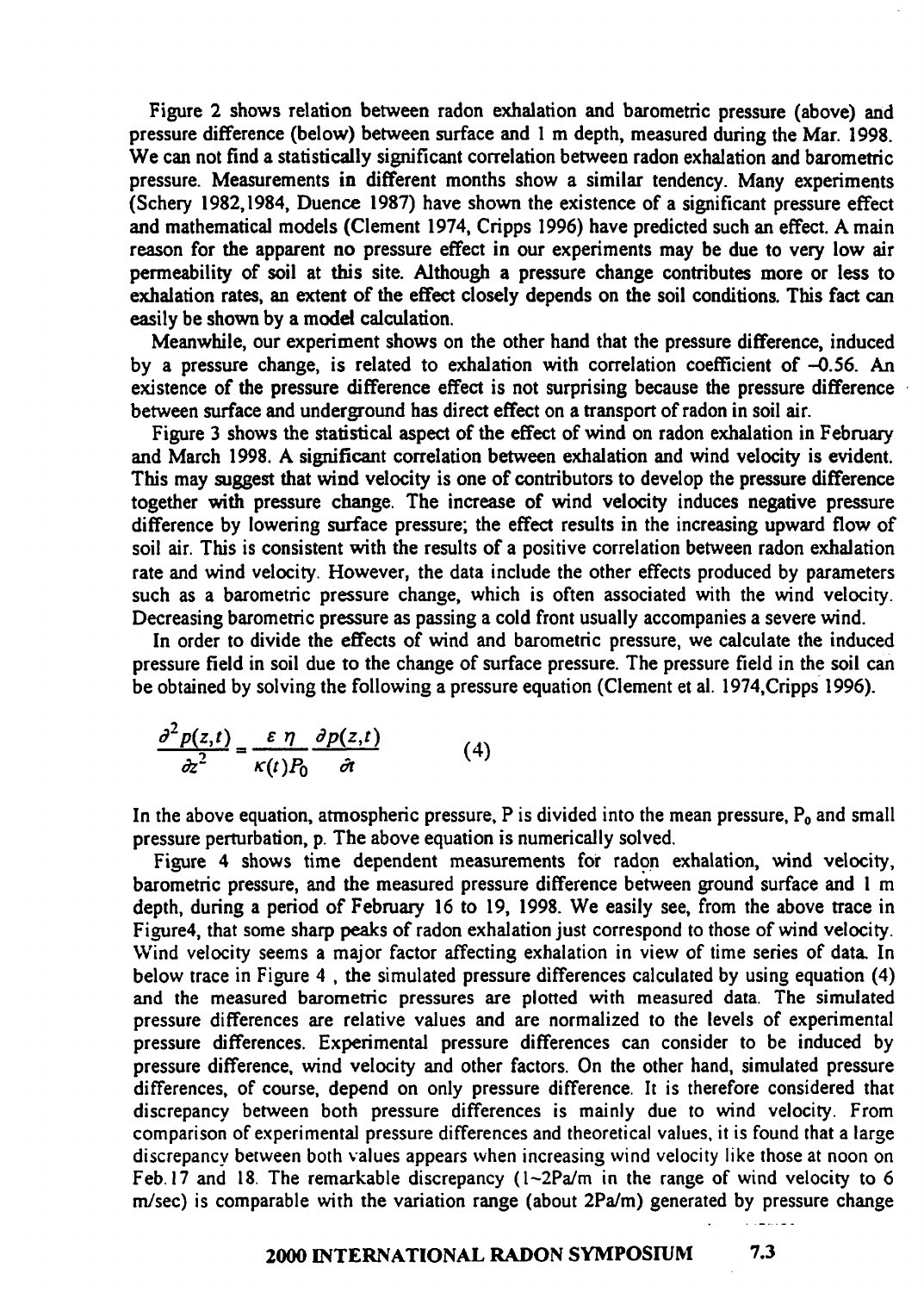during 4 days. We can consequently concluded that wind is a major factor affecting radon exhalation at our measurement site with soil air permeability of the order of  $10^{-12}m^2$ . Unfortunately, we have not succeeded to incorporate the wind effect into a radon transport equation in soil.

#### 4.2 Temperature effect

Figure **5** shows the scatter plot of radon exhalation rates versus surface temperature during the period of February and March 1998. **A** trend of increased exhalation with increased surface temperature is seen with the present data. There are several possible physical explanations for the presence of the temperature effect. Based on the kinetic theory and thermal expansion id soil air, Shery(1983) concluded that for typical diurnal temperature variation this effect is small. A thermally induced convection has been proposed as a factor affecting diurnal variation in exhalation (Malakohv 1966). Shery (1983) also **has** showed that such an effect would not occur or would be too small to detect.

To explain large seasonal variations of radon in soil air, radon partitioning between soil air and water has been proposed (Washington and Rose 1990). The partition coefficient (Dstwarld Ceficient) of radon between water and air is temperature sensitive (Battino 1979). In order to the relative importance of radon partitioning, radon exhalation rates are calculated by introducing temperature dependence of partition coefficient into a time-dependent transport equation (Equation (4)).

Figure 6 shows the time varying oscillatory radon exhalation rate when the surface temperature has sinusoidal time variation with a period of one day and the amplitude of *20C.*  The soil temperature is given to be constant value of  $15^{\circ}$  at 1 m depth and the soil temperature profile between the surface and this constant temperature depth is linearly interporated. In this calculation, we use the values of  $10^{-12}$  m<sup>2</sup> for soil air permeability and 0.35 for water content respectively. For **20C** surface temperature variation, the exhalation rate is varied by about 10 % under our soil condition. Taking into consideration of the given temperature profile in soil, our result will be evaluated overestimately. The effect of temperature seems to be typically minor.

Of meteorological and soil factors, barometric pressure, wind and water content in soil can have major effects. We attempt to simulate the time varying radon exhalation by using the measured data of major factors affecting exhalation. The top trace of Figure 7 shows the predicted and measured radon exhalation rates for a 4-day period. The middle traces show water contents at 0.2 m depth and 0.5 m depth, and pressure difference between surface and 1 m depth, used in this simulation; the bottom is surface temperature. As the pressure difference is induced by barometric pressure change and wind, the predicted exhalation reflects the effect of barometnc pressure, wind and water content, Meanwhile temperature effect is ignored. It is found, from the results, that the time variation in the exhalation rate predicted by the transport model and data of major factors affecting exhalation fairly agree with those obsewed experimentally.

#### **5.** CONCLUSIONS

This paper has presented the experimental and theoretical results on the effects of barometric pressure, wind and temperature affecting radon exhalation. Wind has a major effect and contribution is often the same extend as barometric pressure change, whereas the

# **2000 INTEkPATIONAL RADON SYMPOSIUM 7.4**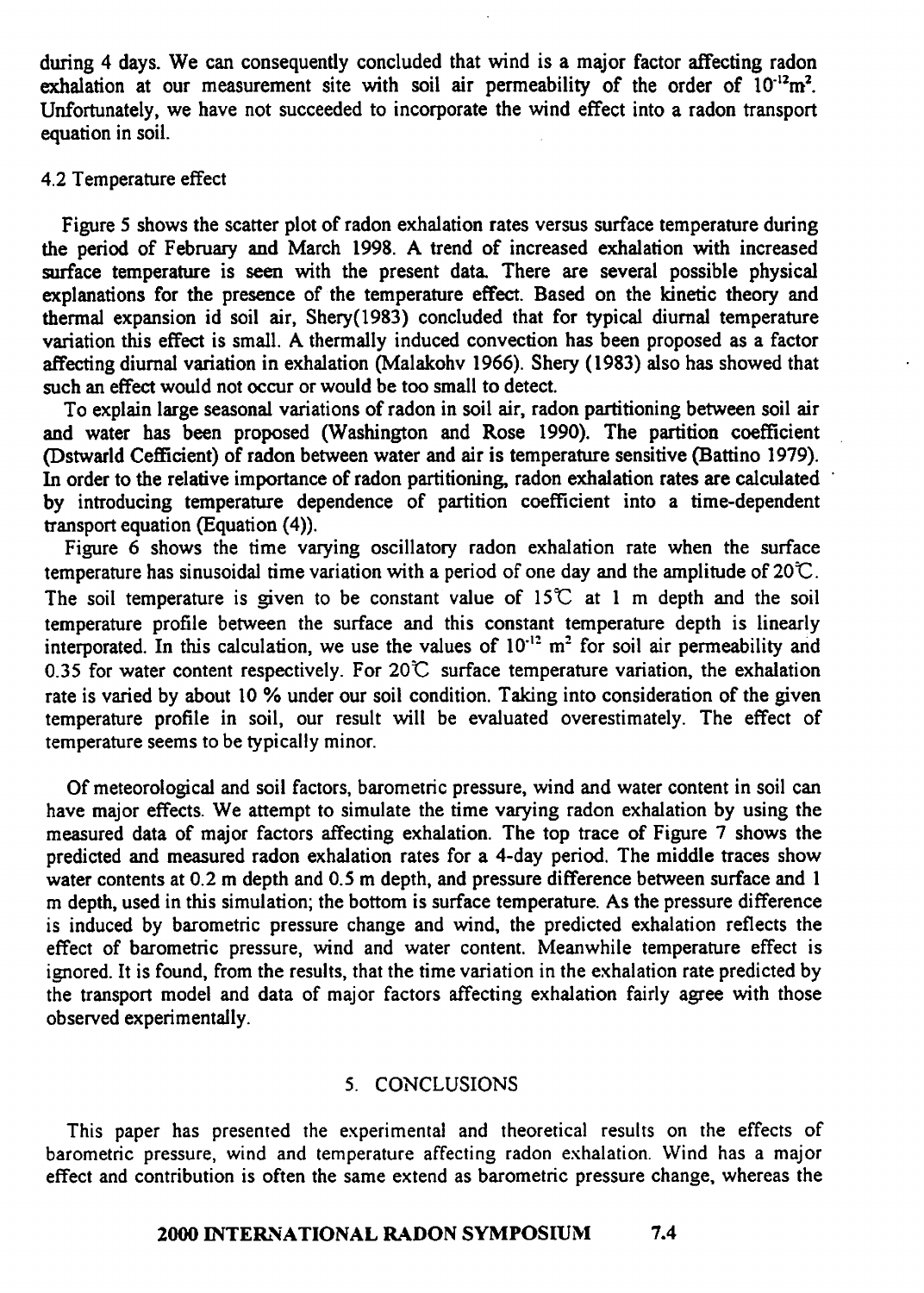effect of temperature is typically minor.

#### REFERENCES

- Battino,R, Radon-222, in Krypton, xenon, and radon(IUPAC solubility data series;vol.2), edited by H.Lawrence Clever, 227-241, Pergamon Press, 1979.
- Cripps,A Time-dependent modeling of soil-gas flow rates, Environ. Intern. 1996; 22: s5499- 5507.
- Clements, W.E. and M.H.Wilnening, Atmospheric pressure effects on  $^{222}$ Rn transport across the earth-air interface, J.G.R 1974; 79: 5025-5029.
- Dorr, H and K.O.Munnich, <sup>222</sup>Rn flux and soil air concentration profiles in West Germany. Soil <sup>222</sup>Rn as tracer for gas transport in the unsaturated soil zone, Tellus, 42B, 20-28, 1990.
- Duenas,D.,and M.C.Fernandez, Dependence of radon-222 flux on concentrations of soil gas and air gas and an analysis of the effects produced by several atmospheric variables, **Ann.** Geophy. 1987;5B: 533-537.
- Kojima,H The exhalation rate of radon in the atmosphere and the influencing factors. AKatase and **MShimo** editor. Radon and Thoron in the Human environment, World Scientic, 1997; 240-245.
- Kojima,H and K.Nagano, The influence of meteorological and soil parameters on radon exhalation, "Proc. Of Radon in the Living Environment" ,Athens, 2000,(in press)
- **Malakohov,S.G.,V.N.Bakulin,** G.V.Smitorieva, L.V.Kirishenkov, T.I.Ssissigina, and B.G.Starikov, Diurnal variations of radon and thoron decay product concentrations in the surface layer of the atmosphere and their washout by precipitation, Tellus,1966,18,643-654.
- Owczarski,P.C., D.J.Holford,H.DIreeman and G.W.Gee, Effects of changing water content and atmospheric pressure on radon flux from surfaces of five soil types. Geopys.Res.Lett. 1990; 17: 8 17-820.
- Rogers.V.C and K.K.Nielson, Multiphase radon generation and transport in porous materials, Health Phys. 1991a; 60: 807-8 15.
- Rogers, V.C. and K.K.Nielson, Correlations for predicting air permeabilities and 222Rn diffusion coefficients of soil. Health Phys. 1991b; 61: 225-230.
- Schery,S.D. and D.H.Gaeddert, Measurements of the effect of cyclic atmospheric pressure variation of the flux of 222Rn from the soil, Geophy. Res. Lett., 1982; 9: 835-838.
- Schery, S.D. and A.GPetscheck, Exhalation of radon and thoron: The questionof the effect of thermal gradient in soil, Earth Planet.Sci.Lett. 1983,64,56-60.
- Schery, S.D., D.H.Gaeddert and M.H.Wilkening, Factors affecting exhalation of radon from a gravelly sandy loam, J.G.R 1984; 89: 7299-7309.
- **Schery,S.D.,S.Whittlestone** and KP.Hart, The flux of radon and thoron from Australian soils, J.G.R 94, 8567-8576, 1989.
- Washington,J.W. and A.W.Rose, Regional and temporal relations of radon in soil gas to soil temperature and moisture, **Geophy.** Res.Lett. **1990;** 17: 829-832.
- Wilkening,M.H., Radon-222 from the island of Hawaii: Deep soils are more important than lava field or volcanoes, Science, 1974, 183, 413-415.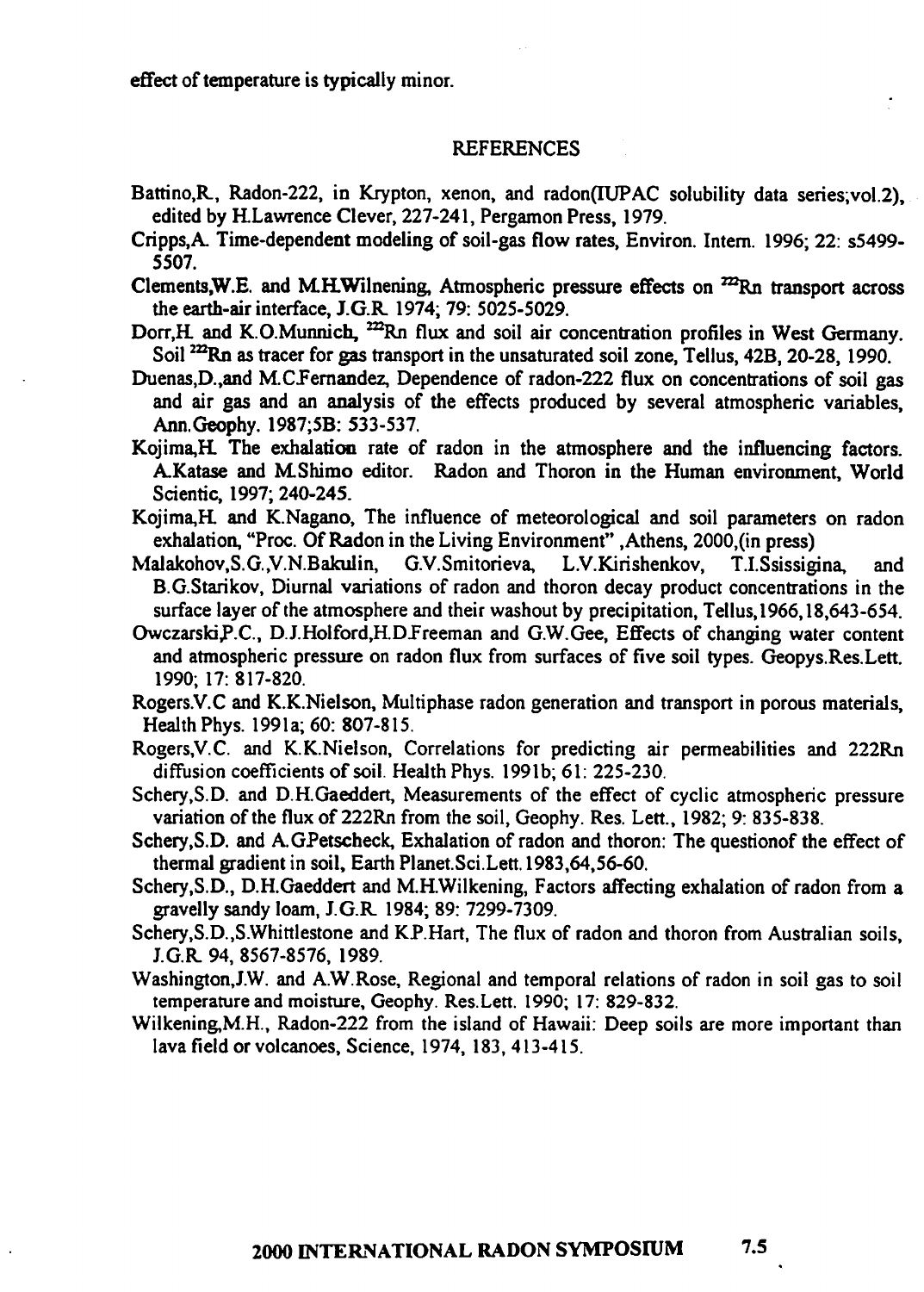

**Fig. 1. Experimental arrangement of radon exhalation** 



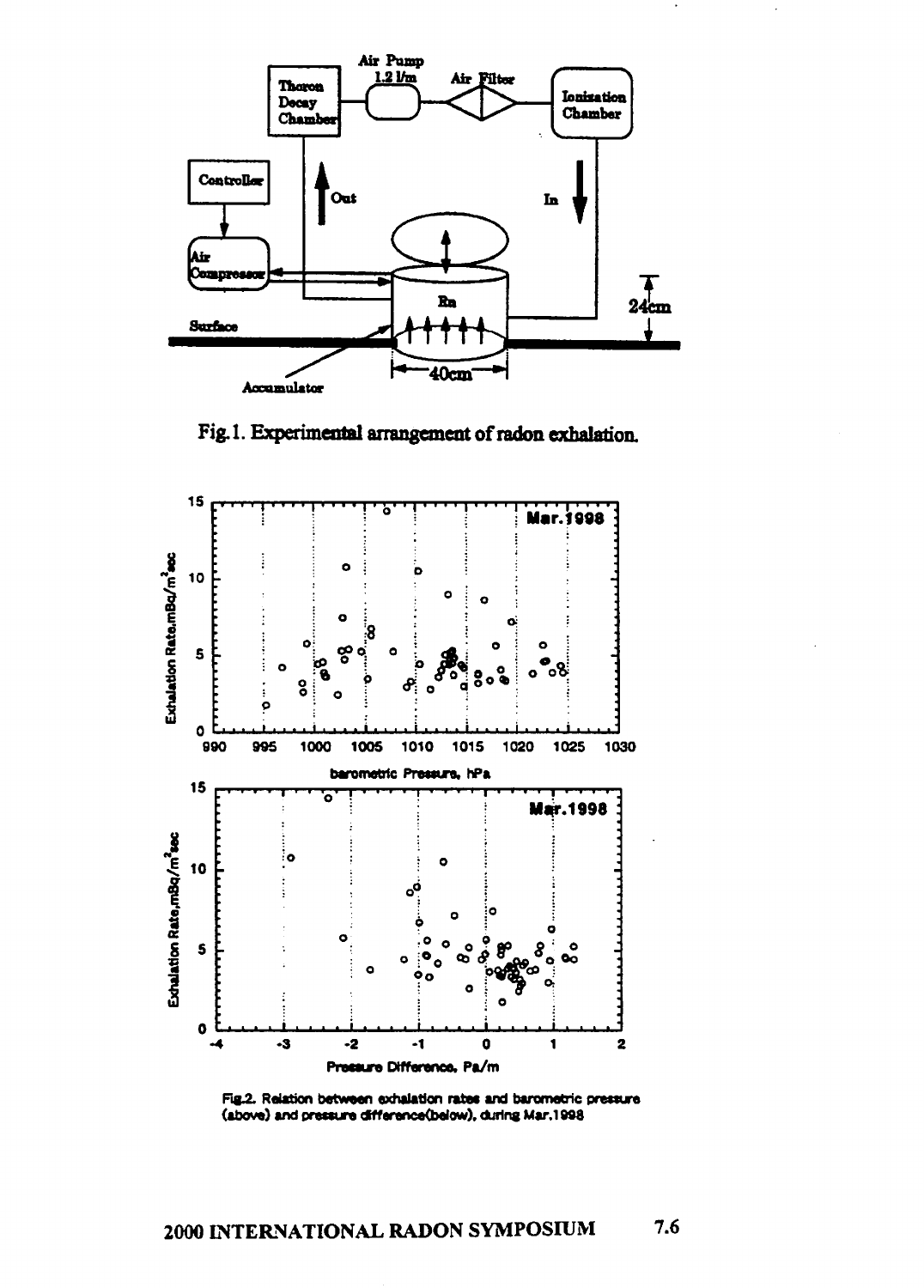

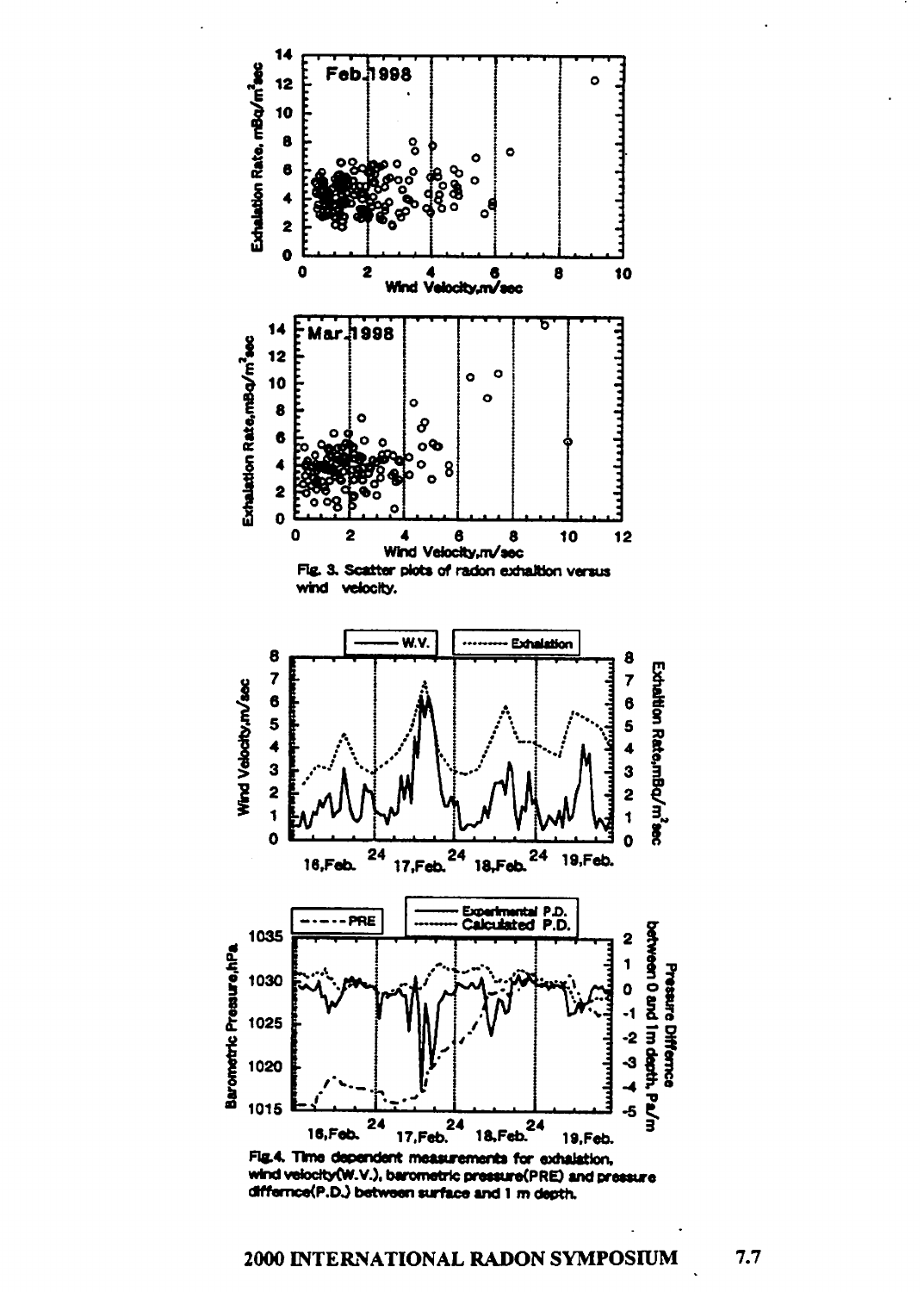

Fig.5. Scatter plots of exhalation and surface temperature.



Fig.6. calculated radon exhalation rate when the surface temperature has sinusoidal variation.

۰,